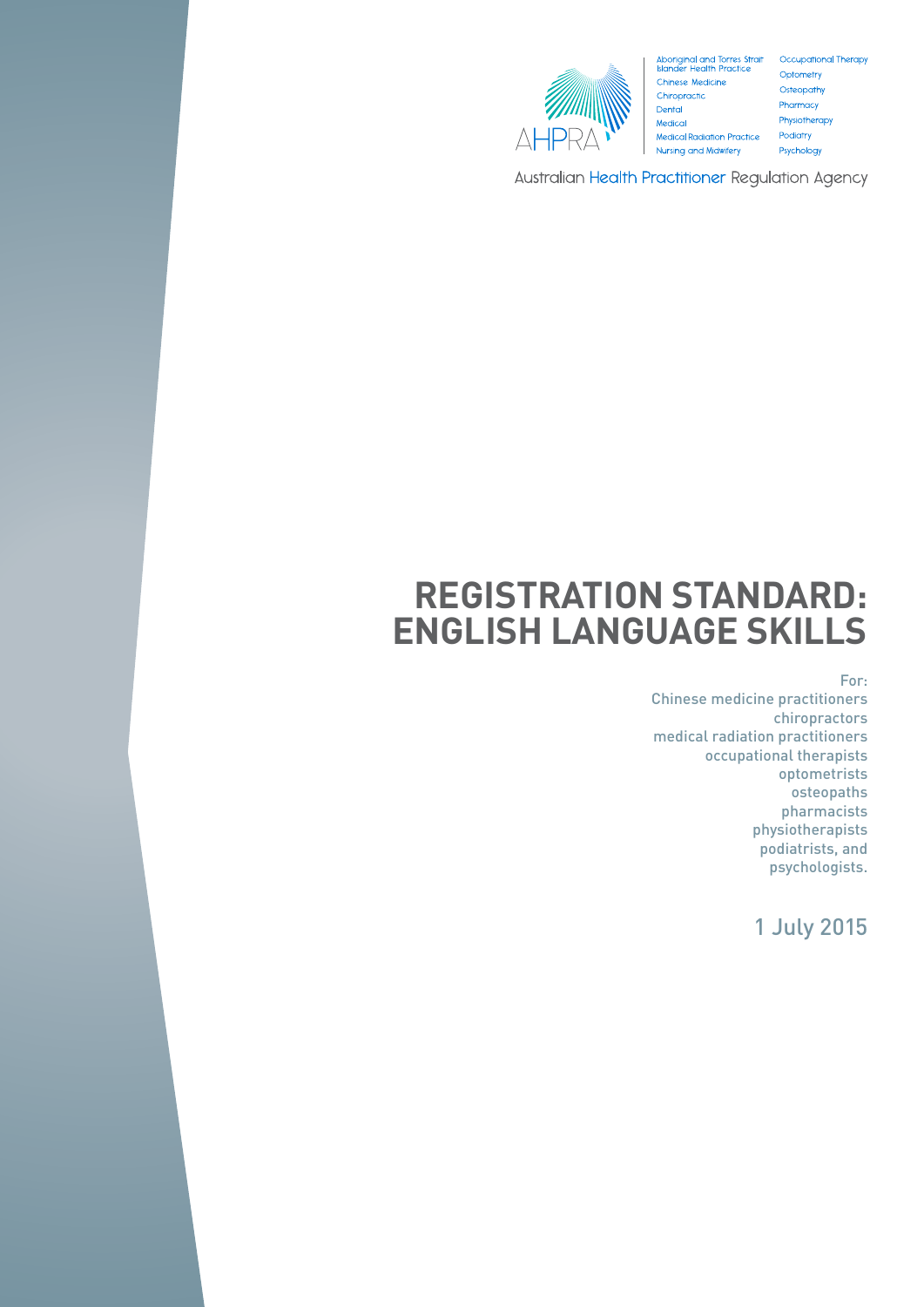

Aboriginal and Torres Strait<br>Islander Health Practice Occupational Therapy Optometry Chinese Medicine Osteopathy Chiropractic Pharmacy Dental Physiotherapy Medical Medical Radiation Practice Podiatry Nursing and Midwifery Psychology

Australian Health Practitioner Regulation Agency

The Chinese Medicine, Chiropractic, Medical Radiation Practice, Occupational Therapy, Optometry, Osteopathy, Pharmacy, Physiotherapy, Podiatry and Psychology Boards of Australia (the Board) require all applicants for initial registration<sup>1</sup> to demonstrate English language skills to be suitable for registration.

This registration standard sets out how an applicant for registration can demonstrate to the Boards that their competency in speaking and communicating in English is sufficient to practise the Chinese medicine, chiropractic, medical radiation practice, occupational therapy, optometry, osteopathy, pharmacy, physiotherapy, podiatry or psychology profession.

### **Does this standard apply to me?**

This standard applies to all applicants for initial registration*.*

It does not apply if you are applying for non-practising registration or if you are a student.

### **What must I do?**

If you are applying for *initial registration* you must demonstrate your English language competency in one of the following ways:

- 1. English is your **primary language** and you have undertaken and satisfactorily completed:
	- a. all of your primary and secondary education which was taught and assessed solely in English in a recognised country, and
	- b. tertiary qualifications in the relevant professional discipline, which you are relying on to support your eligibility for registration under the National Law, which were taught and assessed solely in English.

#### OR

- 2. You have a combination of **secondary education** and tertiary qualifications, where you have undertaken and satisfactorily completed:
	- a. at least two vears of your **secondary education** which was taught and assessed solely in English in a recognised country, and
	- b. tertiary qualifications in the relevant professional discipline, which you are relying on to support your eligibility for registration under the National Law, which were taught and assessed solely in English in a recognised country.
- OR
- 3. You have undertaken and satisfactorily completed at least six years' (full-time equivalent) continuous education taught and assessed solely in English, in any of the recognised countries, which includes tertiary qualifications in the relevant professional discipline which you are relying on to support your eligibility for registration under the National Law*.*

#### OR

- 4. You achieve the required minimum scores in one of the following English language tests and meet the requirements for test results specified in this standard:
	- a. the IELTS (academic module) with a minimum overall score of 7 and a minimum score of 7 in each of the four components (listening, reading, writing and speaking).

NOTE: We will only accept test results:

i. from one test sitting, or

- ii. a maximum of two test sittings in a six month period only if:
	- you achieve a minimum overall score of 7 in each sitting, and
	- you achieve a minimum score of 7 in each component across the two sittings, and

<sup>1</sup> Bolded terms are defined in the *Definitions* section of this registration standard (page 5).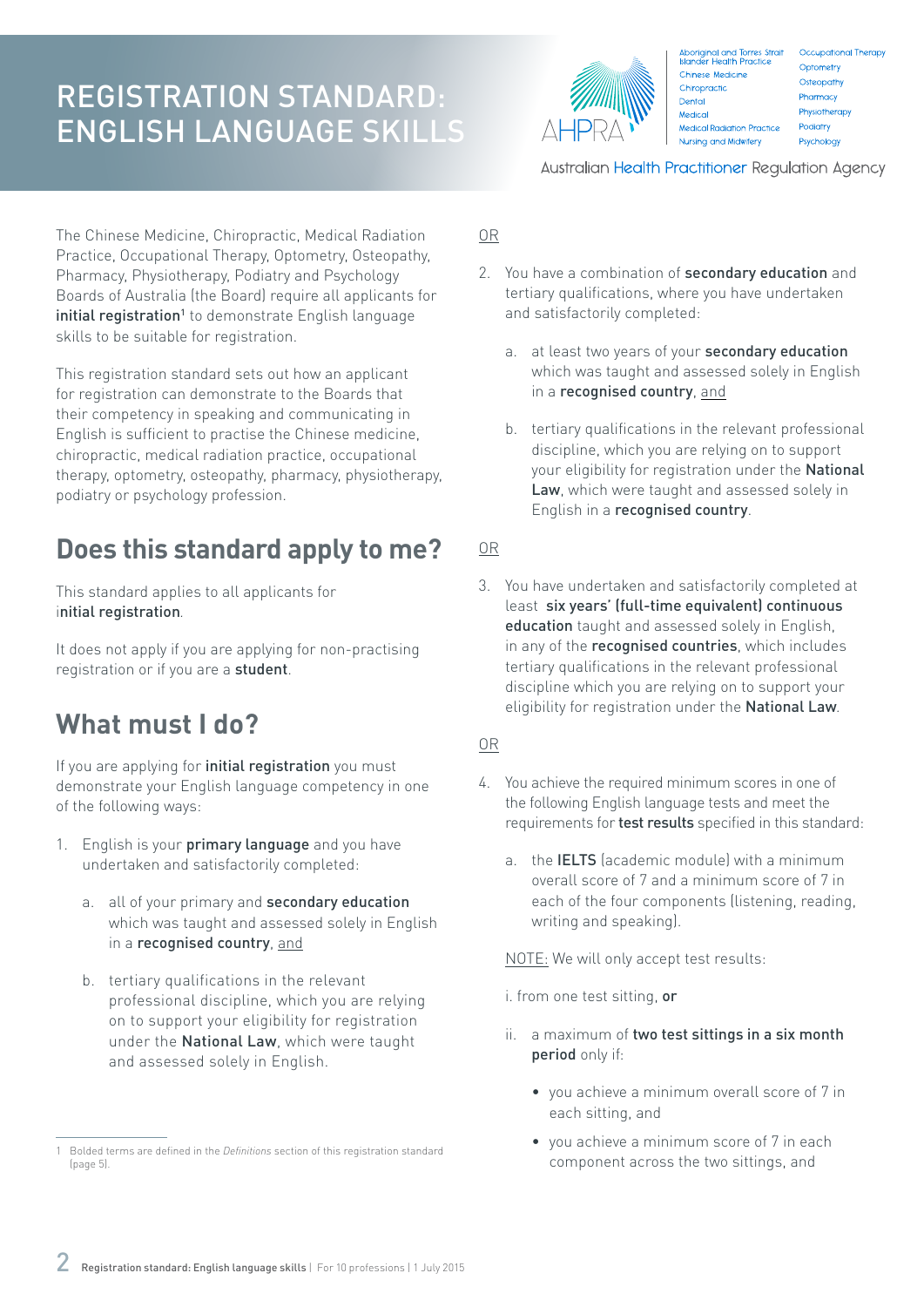- no score in any component of the test is below 6.5
- b. the OET with a minimum score of B in each of the four components (listening, reading, writing and speaking).

NOTE: We will only accept test results:

- i. from one test sitting, or
- ii. a maximum of two test sittings in a six month period only if:
	- you are tested in all four components in each sitting, and
	- you achieve a minimum score of B in each component across the two sittings, and
	- no score in any component of the test is below C.

NOTE: OET is not applicable for chiropractic, osteopathy and psychology as OET has not yet developed a specific test for these professions.

c. the PTE Academic with a minimum overall score of 65 and a minimum score of 65 in each of the four communicative skills (listening, reading, writing and speaking).

NOTE: We will only accept test results:

- i. from one test sitting, or
- ii. a maximum of two test sittings in a six month period only if:
	- a minimum overall score of 65 is achieved in each sitting, and
	- you achieve a minimum score of 65 in each of the communicative skills across the two sittings, and
	- no score in any of the communicative skills is below 58



Aboriginal and Torres Strait<br>Islander Health Practice Occupational Therapy Optometry Chinese Medicine Osteopathy Chiropractic Pharmacy Dental Physiotherapy Medical Medical Radiation Practice Podiatry Nursing and Midwifery Psychology

Australian Health Practitioner Regulation Agency

- d. the TOEFL iBT with a minimum total score of 94 and the following minimum score in each section of the test:
	- 24 for listening
	- 24 for reading
	- 27 for writing, and
	- 23 for speaking.

NOTE: We will only accept test results:

- i. from one test sitting, or
- ii. a maximum of two test sittings in a six month period only if:
	- a minimum total score of 94 is achieved in each sitting, and you achieve a minimum score of 24 for listening, 24 for reading, 27 for writing and 23 for speaking across the two sittings, and
	- no score in any of the sections is below:
		- − 20 for listening
		- − 19 for reading
		- − 24 for writing, and
		- − 20 for speaking
- e. other English language tests approved by the Board from time to time and published on the Board's website with the required minimum scores.

### **Test results**

The following requirements apply to the English language test results:

- 1. Test results will be accepted if they were obtained:
	- 1.1 within the two years before the date you lodge your application for registration

OR

1.2 more than two years before the date you lodge your application for registration if, in the period since the **test results** were obtained, you: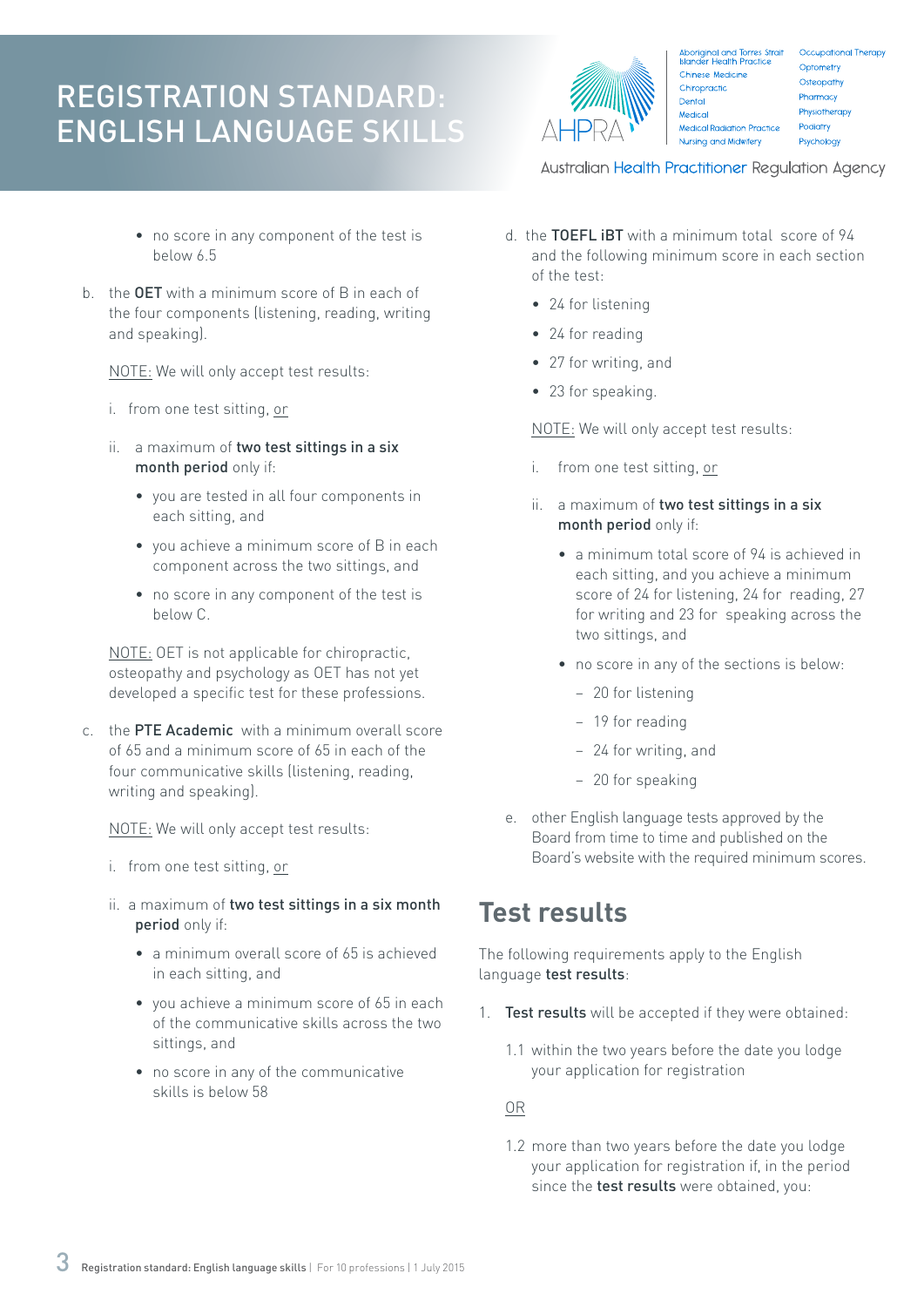

Aboriginal and Torres Strait<br>Islander Health Practice Chinese Medicine Chiropractic Dental Medical Medical Radiation Practice Nursing and Midwifery

Occupational Therapy Optometry Osteopathy Pharmacy Physiotherapy Podiatry Psychology

Australian Health Practitioner Regulation Agency

- a. have been in continuous employment as a registered health practitioner in the Chinese medicine, chiropractic, medical radiation practice, occupational therapy, optometry, osteopathy, pharmacy, physiotherapy, podiatry or psychology profession (which commenced within 12 months of the date of the test) in one of the recognised countries where English was the primary language of practice, and
- b. lodge your application for registration within 12 months of finishing your last period of employment

#### OR

- 1.3 more than two years before the date you lodge your application for registration if, in the period since the test result was obtained, you:
	- a. have been continuously enrolled in a Board-approved program of study (which commenced within 12 months of the date of the test) and undertook subjects in each semester, with no break from study apart from the education provider's scheduled holidays, and
	- b. lodge your application for registration within 12 months of completing the **Board**approved program of study.
- 2. For the purposes of calculating time, if an applicant relies on test results from two sittings, time begins to run from the date of the earlier sitting.

### **Exemptions**

- 1. The Board may grant an exemption to this standard when you apply for limited registration in the following circumstances:
	- a. to perform a demonstration in clinical techniques
	- b. to undertake research that involves limited or no patient contact, or
- c. to undertake a period of postgraduate study or supervised training while working in an appropriately supported environment that will ensure patient safety is not compromised.
- 2. Conditions will generally apply to these exemptions, which will require supervision by a registered health practitioner and may also require the use of an interpreter.
- 3. The Board reserves the right at any time to revoke an exemption and/or require an applicant to undertake a specified English language test.

### **More information**

- 1. Practitioners who meet this standard on the basis of results from an English language test will be asked to declare that they have continued to use English as their **primary language** when they apply to move from non-practising to practising registration.
- 2. Further information regarding the evidence that applicants must provide to the Board to prove that they meet this standard is set out in the relevant application form.
- 3. Your test results will be verified independently with the test provider.
- 4. You are responsible for the cost of English language tests.

### **Authority**

This registration standard was approved by the Australian Health Workforce Ministerial Council on 17 March 2015.

Registration standards are developed under section 38 of the **National Law** and are subject to wide-ranging consultation.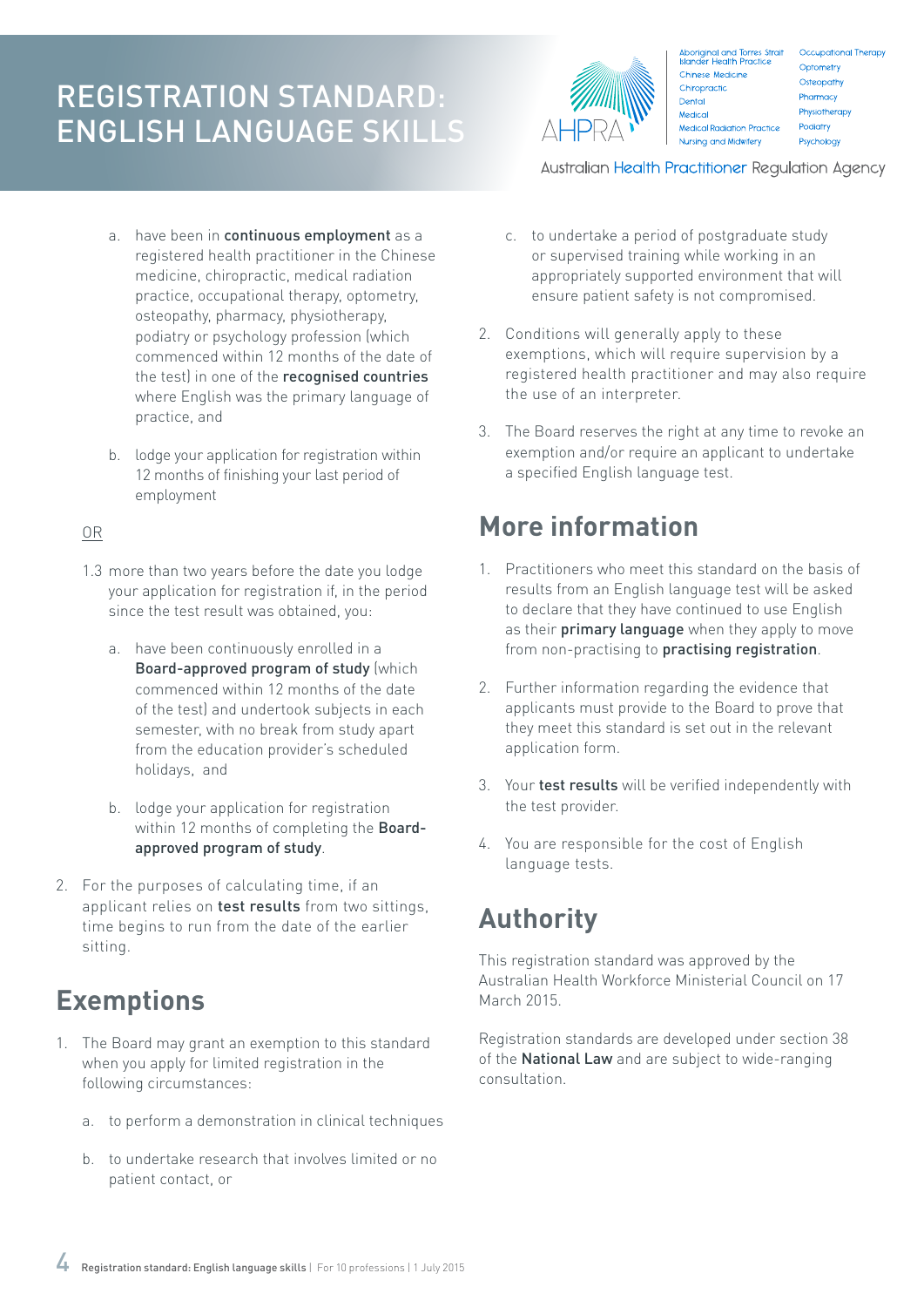

Aboriginal and Torres Strait<br>Islander Health Practice Occupational Therapy Optometry Chinese Medicine Osteopathy Chiropractic Pharmacy Dental Physiotherapy Medical Medical Radiation Practice Podiatry Nursing and Midwifery Psychology

Australian Health Practitioner Regulation Agency

# **Definitions**

Board-approved program of study means an accredited program of study approved by the Chinese Medicine, Chiropractic, Medical Radiation Practice, Occupational Therapy, Optometry, Osteopathy, Pharmacy, Physiotherapy, Podiatry or Psychology Board of Australia under section 49(1) of the National Law and published in the Board's list of approved programs of study on the Board's website.

Continuous employment means working the equivalent of at least 26 weeks per year.

IELTS means the International English Language Testing System.

#### Initial registration means:

- a practitioner applying for registration in Australia in the Chinese medicine, chiropractic, medical radiation practice, occupational therapy, optometry, osteopathy, pharmacy, physiotherapy, podiatry and psychology profession for the first time; or
- a practitioner applying for registration (including moving from non-practising to another registration type) who has not used English as their primary language for a period of greater than five years; or
- a practitioner who currently holds limited registration on the basis that they were granted an exemption from this standard in the limited circumstances described under *Exemption*s and who is applying for another type of registration.

Initial registration otherwise does not include a practitioner who has had continual registration in the Chinese medicine, chiropractic, medical radiation practice, occupational therapy, optometry, osteopathy, pharmacy, physiotherapy, podiatry and psychology profession and is applying for a different category or division of registration in that profession, for example, a practitioner who holds provisional registration and is applying for general registration; or a practitioner who holds general registration and is applying for specialist registration.

National Law means the Health Practitioner Regulation National Law (as in force in each state and territory).

**OET** means Occupational English Test.

Practising registration means provisional, general, specialist or limited registration.

Primary language means the language primarily used for reading, writing, listening, and speaking and the language known best and most comfortable with.

PTE Academic means the Pearson Test of English Academic.

Recognised country means one of the following countries:

- Australia
- Canada
- New Zealand
- Republic of Ireland
- South Africa
- United Kingdom, or
- United States of America.

Secondary education means Australian school years 7 through to 12, even where year 7 is classified as part of primary school in a particular state or territory.

Six years (full-time equivalent) continuous education means education over a period of six consecutive calendar years without a break from study apart from the education institutions' (e.g. school or university) scheduled holidays.

Student means a student currently registered under the National Law.

Test results means the official results provided by the English language test provider. If you are providing test results from two test sittings as defined, the results from both sittings must meet the requirements of this standard.

**TOEFL IBT** means the Test of English as a Foreign Language internet-based test.

Two test sittings in a six-month period means that the dates of the sittings must not be more than six months apart. For example, if your first test sitting was on 1